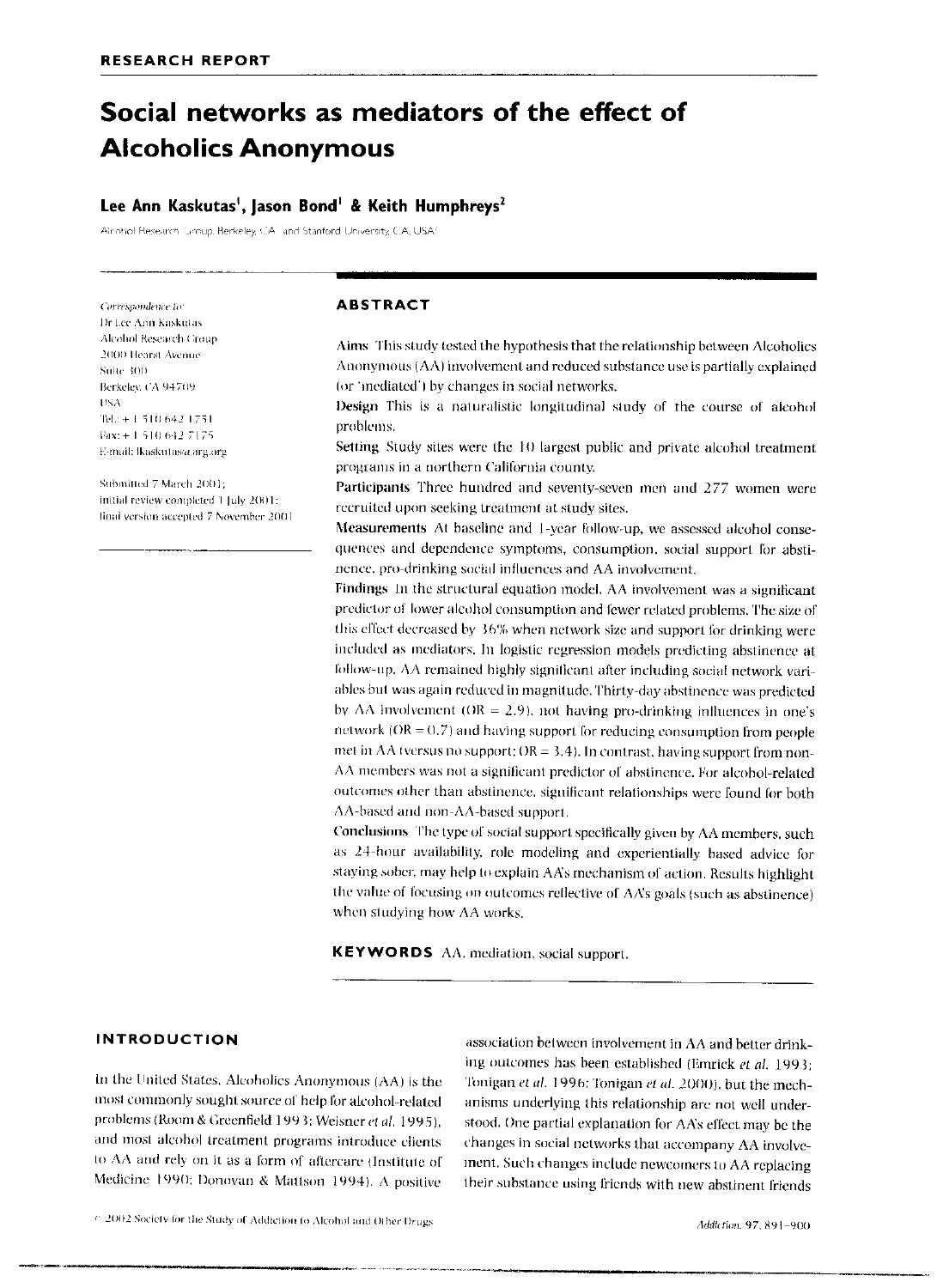who also attend 12-Step self-help groups (Humphreys & Noke 1997), those currently involved in AA being more likely to seek out helping relationships and places where others are not drinking (Humphreys et al. 1994; Snow et al. 1994), and AA involvement leading to greater trust and support within social networks (Humphreys et al. 1994, 1999).

Two recent longitudinal studies have examined social networks as a potential link in the causal path involving AA affiliation and improved substance abuse-related outcomes. The first studied 2337 male in-patients in US Veterans Affairs (VA) programs, and found that the positive relationship between AA/NA involvement and less frequent substance use at 1-year follow-up was partially mediated (i.e. explained) by two aspects of friendship networks; general friendship quality and support for abstinence (Humphreys & Noke 1997). We do not know whether these findings generalize beyond male VA inpatients, beyond that part of social networks made up of friends, or to other outcomes.

Project MATCH also modeled AA's mechanism of action and found that AA-orientated treatment (Twelve-Step facilitation or TSF) appeared to 'inoculate' against a social network saturated with frequent drinkers (Project MATCH Research Group 1998), which was explained in part by the higher AA involvement among the TSF subjects (Longabaugh et al. 1998). Somewhat limiting the generalizability of these findings, none of the subjects in that clinical trial were recent intravenous drug users, nor had current diagnoses for sedatives/hypnotic drugs, stimulants, cocaine or opiates; none had legal or probation problems that could prevent protocol compliance; none were likely to remain residentially unstable; and all had contacts to help the study locate them later (Project MATCH Research Group 1997).

This paper integrates the strength of these studies and attempts to build upon them. We consider alcohol problem measures (e.g. dependence symptoms and social consequences) in addition to alcohol consumption. We use a broader definition of social networks than friendship, and consider network function (general and abstinence-specific support) and structure (network size and drinking status) (Beattie & Longabaugh 1997) as well as the source of support. Our study population is a mixed gender sample entering treatment in heterogeneous public and private programs, who were recruited with minimal exclusion criteria and were re-interviewed I year later. Thus, they are more broadly representative of alcohol treatment seekers than either the VA or Project MATCH samples.

We hypothesized that the relationship between AA involvement, and alcohol problem severity and use, is partially explained by an increase in the number of people regularly available for emotional and instrumental support, and by a reduction in the number of people in the social network who drink heavily and who are supportive of the respondent's drinking. We also hypothesized higher rates of abstinence (an AA goal) among respondents whose support for cutting down comes from AA members. In contrast, we hypothesized that the very presence of 'functional' (Beattie & Longabaugh 1997) support for cutting down—regardless of source--will be associated with other (non-AAspecific) outcomes such as social consequences.

## METHODOLOGY

#### **Sample**

The study was conducted in a Northern California County of 900-000 residents that was selected on the basis of its diverse population characteristics, mix of rural and urban areas and generalizability (Weisner & Schmidt 1992: Weisner & Schmidt 1995: Greenfield & Weisner 1995). Baseline data were collected in 1995 and 1996 on individuals representative of people entering public and private treatment programs in the county. Recruitment covered consecutive admissions at all programs in the county which had at least one admission per week; these included public and private detoxification programs, private in-patient and day hospital programs. public out-patient and residential services, and the outpatient clinics at a large HMO (health maintenance organization) (Kaskutas et al. 1997). Trained research staff who were not employees of the treatment agencies administered a structured survey interview to all consenting participants by the end of their third day of residential treatment or third out-patient visit. The overall baseline participation rate was  $80\%$  ( $n = 927$ ).

One-year follow-up interviews were successfully conducted by telephone (or in person when unreachable by telephone) with 78% of the baseline sample  $(n = 722)$ . Attrition analysis found no differences in income, psychiatric or alcohol problem severity; however, males and African Americans were under-represented at follow-up (77% male and 33% African American sample at baseline, 57% male and 26% African American sample at follow-up:  $p < 0.001$ .

Because of our focus on how AA involvement affects alcohol problems, respondents who did not report drinking in the 12 months prior to the baseline interview (33 men and 35 women) were excluded from the analysis presented here. The resultant sample ( $n = 654$ ) was  $42\%$ female, 26% African American and 7% Hispanic; 83%

ومتوجه والمستويات والتواطئ والتواري والمتارين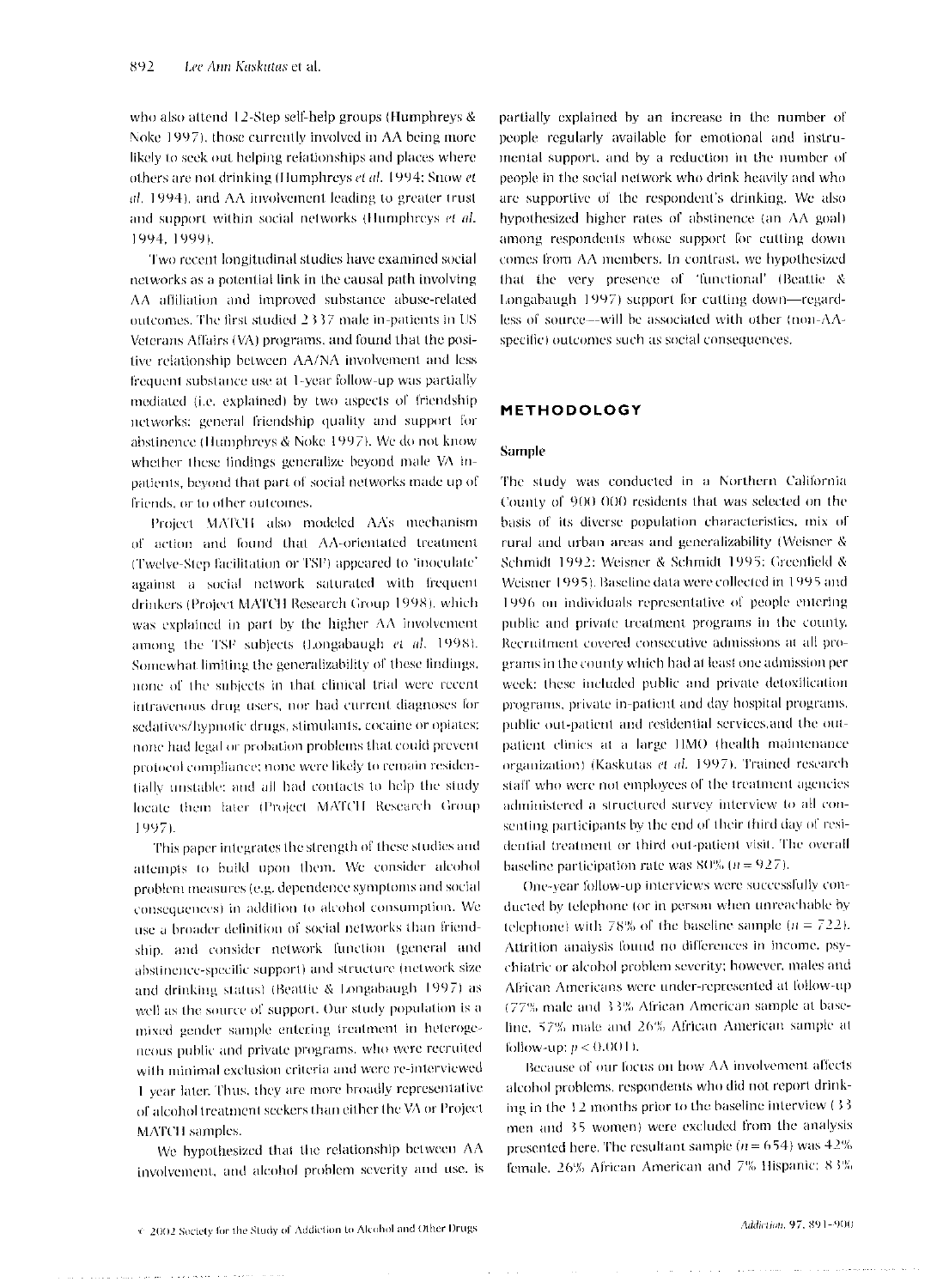



had at least a high school degree, half were single or divorced and the mean age was 38 years.

#### **Measures**

Variables used in our structural equation models have been grouped conceptually into five baseline and four follow-up constructs (Fig. 1), as follows.

## Severity of alcohol problems (baseline and follow-up)

This was the study's central outcome variable. Three composite measures and one single-item variable represent problem severity: dependence symptoms (based on nine items; e.g. got drunk when should not; blacked-out; had eye-opener; had shakes) (American Psychiatric Association 1994; Caetano & Weisner 1995); alcoholrelated consequences (based on eight items, e.g. being arrested when drinking, having an accident or close call when drinking) Hilton 1987; Weisner et al. 1995): number of drinks in the past year (based on the graduated frequency series) (Clark & Hilton 1991).

## Readiness to change (baseline)

This control variable was included as it seemed likely to predict both AA affiliation and drinking outcome. Four subscales represent readiness to change (Prochaska & DiClimente 1984); precontemplation, contemplation, action and maintenance.

#### Alcohol-related help-seeking (baseline)

This variable was used as a baseline predictor because it predicts AA affiliation (Emrick et al. 1993). Three composite measures were used: AA meeting attendance (number attended, life-time and last 12 months); AA involvement, using seven items from the AA affiliation scale (Humphreys et al. 1998), e.g. do respondents identify as a member; have a sponsor; read literature, etc.; and formal alcohol service utilization (number of times in past 12 months that respondent received some form of alcohol treatment).

## Social network size (baseline and follow-up)

This was the first hypothesized mediator. The size of the respondents' social network was distinguished using three questions developed for this study: number of people you 'had to talk to when you are worry about personal problems, such as family or work': number of people who have 'helped you with practical things when you needed it, such as giving you rides, helping with babysitting, a quick loan, and so forth'; and number of 'family members (including spouse, children, stepchildren and parents) and friends (including partner or lover and roommates) who you have regular contact with. By regular, we mean you see them or talk on the phone with them once or more every couple of weeks'.

## Social network support for drinking (baseline and follow-up)

This was the second hypothesized mediator, assessed by two questions about the group of people with whom the respondent had regular contact: how many 'are heavy or problem drinkers'; and how many 'encourage you to drink or use drugs'.

#### AA involvement (follow-up)

This was assessed at the follow-up interview as the number of AA meetings attended and the number of AA activities engaged in (from a list of four; had a sponsor; sponsored someone; read literature; did service) in the last 12 months.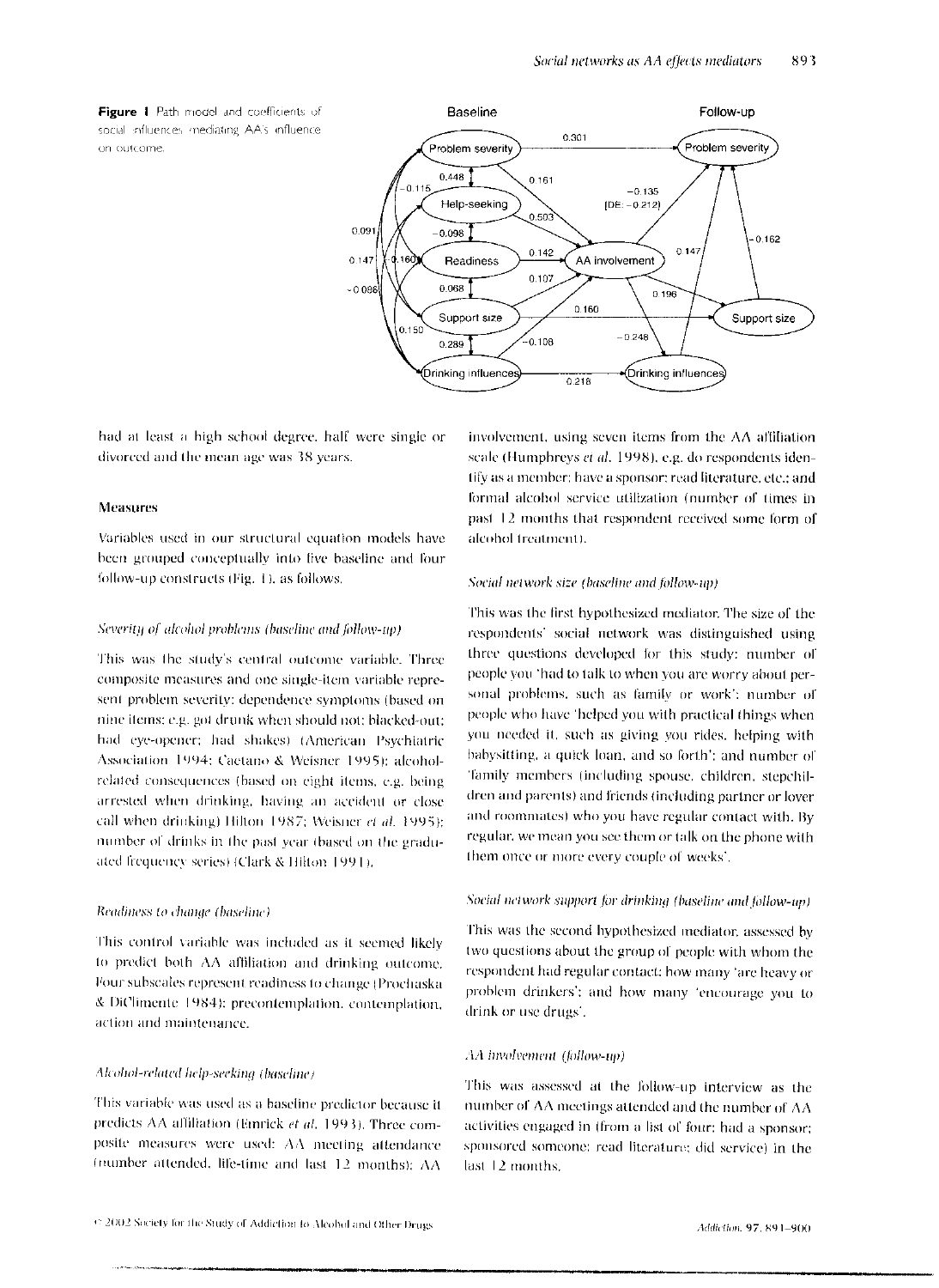## Variables developed for rearession analyses

Five of the conceptual areas used in the path models were retained in the linear regression models predicting follow-up problem severity: baseline and follow-up problem severity; and AA involvement, social network size and drinking influences at follow-up. Composite measures representing each area were constructed by factor analyzing the correlation matrices of the manifest variables for the retained latent constructs.

Four of the five composite measures (all but the outcome variable, follow-up problem severity) were also used in the logistic regression analysis. To enable a focus on the AA-specific goal of total abstinence, two dichotomous outcome variables were created, respectively. indicating short- (30-day) and longer-term (90-day) abstinence prior to the follow-up interview. Two other variables (also inappropriate for use in the structural equation model) were constructed that allowed us to look more directly at mechanisms and outcomes specific to AA. For example, we had asked respondents how many of their family and close friends 'actively support your effort to reduce your alcohol or drug use?' and 'how many [of these] did you meet at AA or NA?' This variable was not used in the structural equation model. as it did not fit conceptually with the other social network constructs and adding it would have further increased the instability of the model. To capture simultaneously the presence and the source of a respondent's social network supportive of their effort to cut down, a threelevel composite variable was created: no regular contacts who are supportive of their effort to cut down; regular contacts who are supportive of their effort, none of whom were met at AA; and regular contacts who are supportive of their effort, some (or all) of whom were met at AA. In the logistic regression, the latter two groups are each compared to the first, using an SPSS indicator variable.

#### Data analysis

Preparatory to the structural equation modeling, Pearson's correlations and regression analysis were used to assess the simple (bivariate) relationships between baseline and follow-up measures. EQS (EQuationS, Bentler & Weeks 1980) was then used to construct and test a more complex, simultaneous structural equation model hypothesizing specific paths of influence among baseline and follow-up measures. To relieve the nonnormality in the measures used in our analysis, tetrachoric and polychoric correlations (for dichotomous variables) were estimated and standard Box-Cox transformations (for continuous variables) were applied (West et al. 1995) where appropriate. Path coefficients discussed here are derived from the standardized solution provided in EOS (Bentler 1989).

The five baseline latent factors are shown along the left in Fig. 1. In our model, each of these baseline factors are predicted to influence AA involvement at follow-up (shown in the center of the figure). In turn, AA involvement at follow-up is modeled as relating to social net-work size and pro-drinking influences at follow-up (the proposed mediators), and ultimately to alcohol problem severity at follow-up (shown along the top right of the figure). The model also accounts for the baseline influences of problem severity and prodrinking influences on those respective measures at follow-up.

The arrow between drinking influences at follow-up and problem severity at follow-up represents a path that is estimated only in the mediational model. This approach was suggested by MacKinnon & Dwyer (1993) and was employed in Humphreys et al. (1999). Two coefficients are shown for the path between AA involvement at follow-up and problem severity at follow-up--one indicating the relationship between AA involvement and problem severity without considering the mediating effect of drinking influences (labeled 'DE' for 'direct effects'), the other presenting the relationship under the mediational model (in which the influence of social networks on problem severity are also considered). The path models were estimated with and without the mediating paths: and the beta coefficients between AA involvement and problem severity were compared between the two models. The magnitude of change in the beta coefficient in the presence of mediation was calculated as the percentage decrease in the direct effect of AA on problem severity in the mediational model:

[(Beta  $AA_{\text{DL}}$ ) – (Beta  $AA_{\text{median}}$ )]/Beta  $AA_{\text{DE}}$ .

The larger the percentage, the stronger the support for mediation. T-tests of the ratios of parameter estimates (over their standard errors) were also conducted.

One method of establishing model fit in latent path models is a non-significant  $\chi^2$  statistic, which is based on normality assumptions of the measured variables. However, because this statistic is not asymptotically correct in cases of non-normal underlying data distributions, we instead employ EQS (Bentler & Weeks 1980) fit indices (NFI, NNFI, CFI) which are based on comparisons of residual sums of squares (Bentler & Bonett 1980; Bentler 1990). Indication of a 'reasonable model fit' is an average fit index close to 1.

As a second approach to studying the robustness of the mediational model, linear regression models were tested for the presence of mediation. Problem severity at follow-up is first studied as a function of AA involvement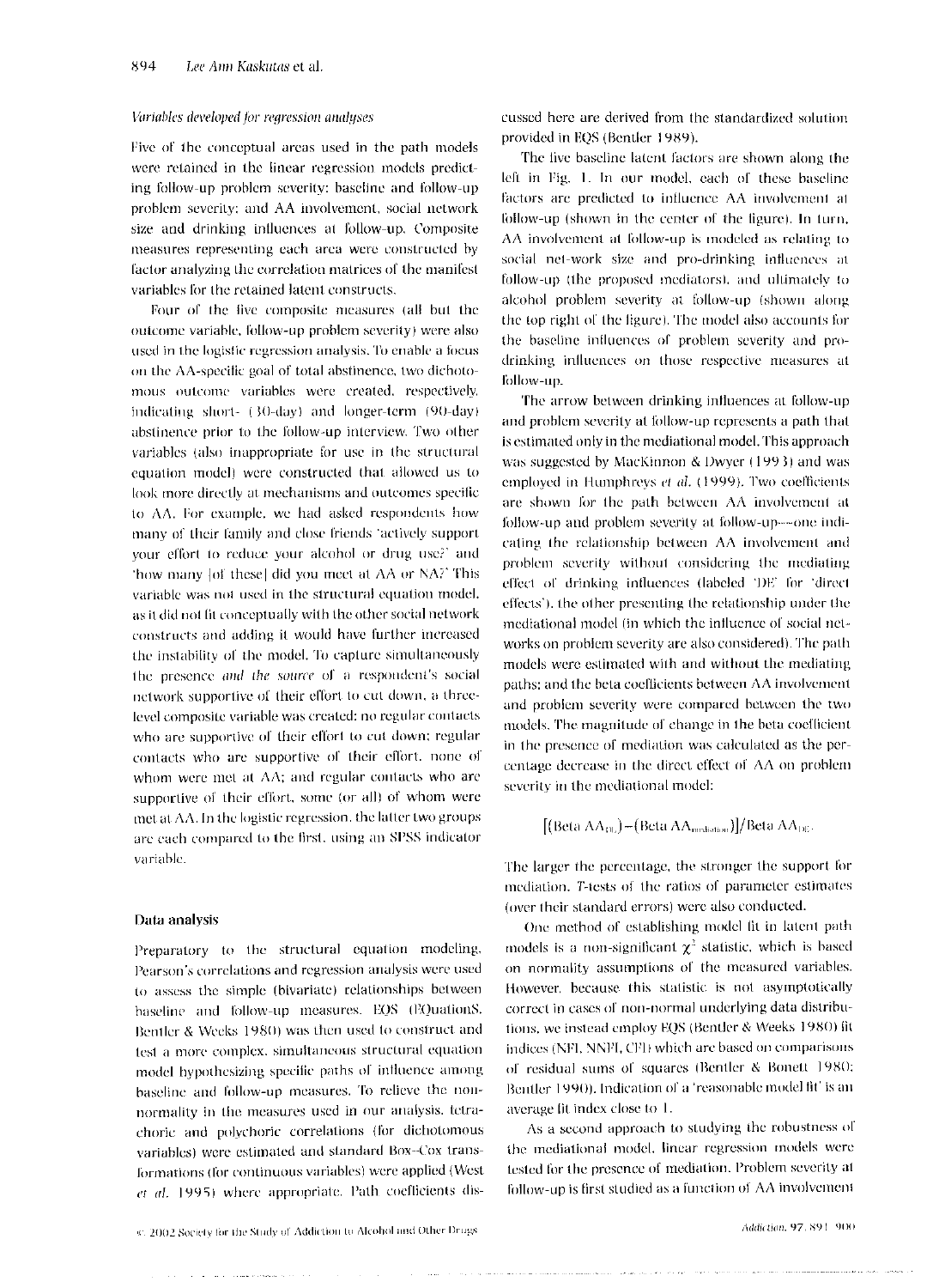| Table I Baseline and follow-up scores for<br>key measures of structural equation model<br>$(n = 654)$ . |                                            | <b>Baseline</b><br>$(\pm 5E)$       | Follow-up<br>$(\pm$ SE)                  | Correlation <sup>1</sup> |
|---------------------------------------------------------------------------------------------------------|--------------------------------------------|-------------------------------------|------------------------------------------|--------------------------|
|                                                                                                         | Problem seventy                            |                                     |                                          |                          |
|                                                                                                         | mean # dependence symptoms                 |                                     | $4.6 \ (\pm 0.1)$ $2.8 \ (\pm 0.1)^{**}$ | 0.49                     |
|                                                                                                         | mean # alcohol-related consequences        | 1.2 ( $\pm$ 0.1) 0.8 ( $\pm$ 0.1)** |                                          | 0.40                     |
|                                                                                                         | no, drinks in past year                    |                                     | $185+(±71)$ 930 (± 73)**                 | 0.38                     |
|                                                                                                         | no, usual drinks consumed                  |                                     | 7.3 ( $\pm$ 0.3) 3.3 ( $\pm$ 0.2)**      | 0.19                     |
|                                                                                                         | AA «volvement                              |                                     |                                          |                          |
|                                                                                                         | no. AA meetings in past year               | 34.6 $(\pm 3.2)$                    | 106.8 $(\pm 6.6)$ **                     | 0.07                     |
|                                                                                                         | % who have a sponsor                       | 14%                                 | $26\%$ <sup>*</sup>                      | 0.26                     |
|                                                                                                         | % who read AA literature in past year      | 54%                                 | 55%                                      | 0.39                     |
|                                                                                                         | % who did AA service in past year          | 28%                                 | 24%                                      | 0.30                     |
|                                                                                                         | % who sponsor someone now                  | 0.5%                                | 4.5%**                                   | 0.21                     |
|                                                                                                         | no. of times in treatment in past year     | $3.4~(\pm 0.7)$                     | $8.0$ ( $\pm$ 1.5)**                     | $-0.01$                  |
|                                                                                                         | Social network size                        |                                     |                                          |                          |
|                                                                                                         | no, people you can talk to                 | 3.8 ( $\pm$ 0.2)                    | 4.8 ( $\pm$ 0.3)*                        | 0.09                     |
|                                                                                                         | no people you can get help from            |                                     | 3.9 ( $\pm$ 0.2) 3.0 ( $\pm$ 0.1)*       | 0.23                     |
|                                                                                                         | no people regularly in contact with        | 6.0 ( $\pm$ 0.3)                    | $+1.1~(\pm 0.5)$ **                      | 0.25                     |
|                                                                                                         | Pro-drinking influences w/regular contacts |                                     |                                          |                          |
|                                                                                                         | no, heavy or problem drinkers.             | 0.6 ( $\pm$ 0.04)                   | $1.3~(\pm 0.1)$ **                       | 0.11                     |
|                                                                                                         | % who are heavy or problem drinkers        | 14%                                 | 12%                                      | 0.26                     |
|                                                                                                         | no, encourage you to drink                 | 0.2 ( $\pm$ 0.03)                   | $0.5~(\pm 0.07)^{*}$                     | 0.12                     |
|                                                                                                         | % who encourage you to drink               | 4%                                  | 4%                                       | 0.17                     |
|                                                                                                         |                                            |                                     |                                          |                          |

All correlations between baseline and follow-up are significant at  $p < 0.05$  except for # of times in treatment in past year

Significant increase/decrease from baseline to follow-up at  $p < 0.05$ ; \*\* significant increase/decrease from baseline to follow-up at  $p < 0.01$ .

without social influences included in the equation (the direct effects model); next, a second regression is conducted which includes drinking influences and size of the support network (the mediational model). In both models, baseline problem severity is included as a control variable. Evidence of a mediating effect is observed as above, by assessing the percentage of change in beta coeflicients when mediation is modeled. We also conducted a t-test of the means of the estimated beta coefficients between the two models to judge further whether the change in beta coefficients (with versus without social networks included in the regression model) was significant. Such a test assumes independence of estimates which probably overestimates the resulting standard errors and is thus a conservative estimate of the effect. In addition, we studied the significance of the nested model (using the difference in the  $-2^*$  log likelihood).

Next, logistic regression models were used to study the odds of 30- and 90-day abstinence. Here we introduce in the model our measure indicating the presence and source of social support. Similar tests of mediation as those used in the linear regression were used to judge significance of the hypothesized mediating effect.

One last set of bivariate  $(\chi^2$  and ANOVA) analyses looks specifically at the presence and source of social

support, for each of the six potential drinking-related outcomes studied here.

## **RESULTS**

Table 1 shows baseline and follow-up values for measures in five content areas from which our latent constructs are drawn. Pearson's correlation coefficients indicate a moderate to strong relationship between the same variable at each timepoint. Three measures of AA-specific involvement were significantly higher at follow-up: number of AA meetings, and the percentages who have sponsors and who are sponsors. The size of respondents' social networks is also higher at follow-up, as are the absolute number of pro-drinking influences. However, the proportion of heavy drinkers and the proportion who encourage respondents to drink in the social network is similar at baseline and follow-up.

As recommended by Baron & Kenny (1986), prior to model testing the presence of significant relationships at follow-up between AA involvement and outcome. between AA involvement and the hypothesized mediators and between the mediators and outcome, were each verified. Pearson's correlation coefficients ranged from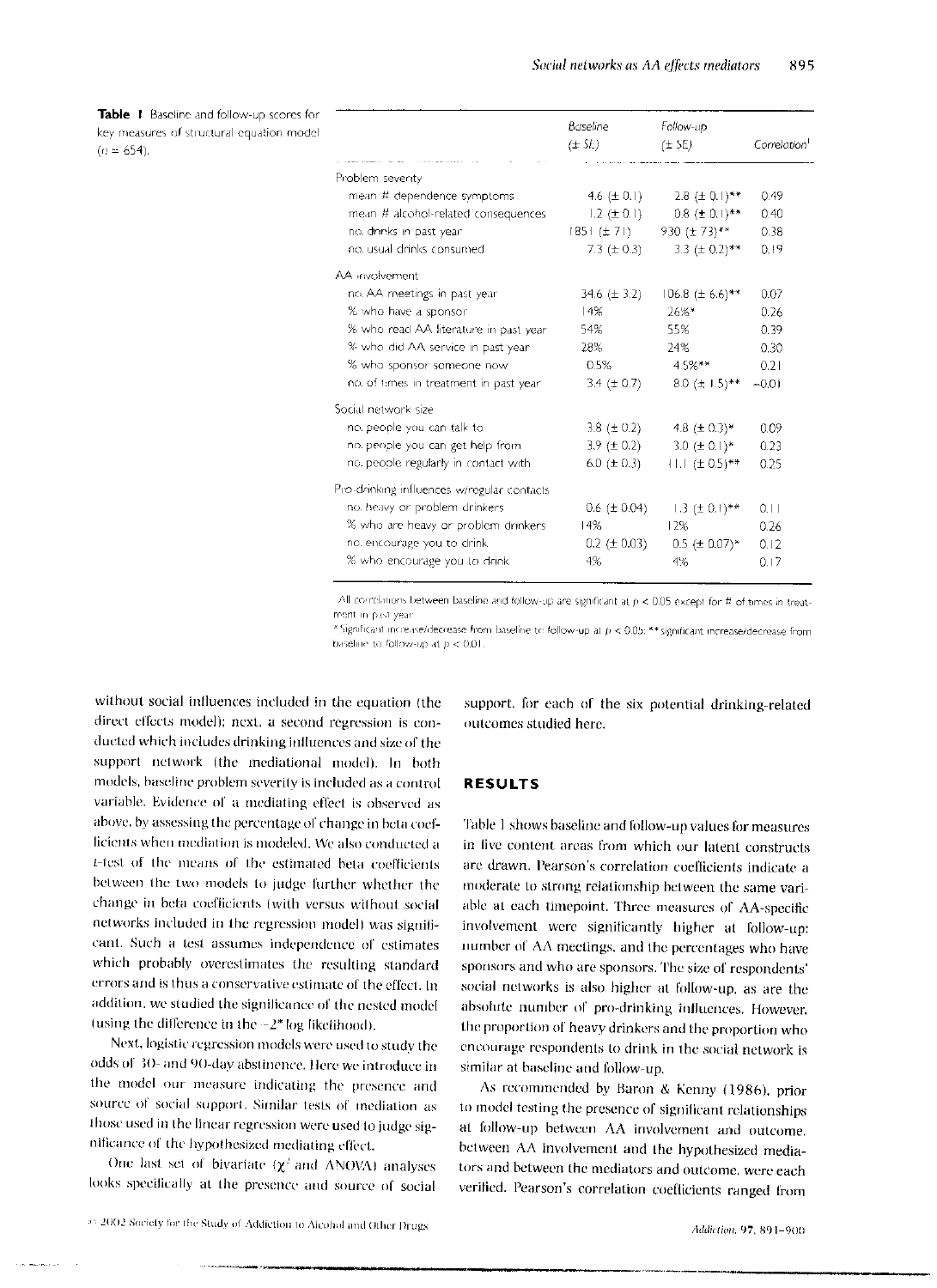0.09 (network size with problem severity) to 0.15 (drinking influences with problem severity) and were significant in all cases

An important preliminary step in the construction of more complex latent models is the extent to which individual marginal factors account for variability among its measured variables: in studying this, correlation matrices were used to remove the effects of individual variables' location and scale parameters. The proportion of variance explained by the respective marginal factors ranged from 62% to 74%. Cronbach's alpha for manifest variable groups ranged from 0.31 to 0.56.

The coefficients obtained in the path model with mediation are shown in Fig. 1. The path model  $\chi^2$  was significant, as is often the case with non-normal data (Humphreys & Noke 1997)  $(\chi^2 = 1151, p < 0.001, df)$ = 435). However, the average value of the three lit indices produced by EQS (NFI =  $0.913$ , NNFI =  $0.917$ .  $CH = 0.899$ ) reflecting the difference in the sum of squares between the observed data and an independent model, and the observed data and our proposed model was  $0.909$  ( $\pm$  0.009), indicating a reasonable fit for the path model which included the hypothesized mediators.

Relative magnitude of *t*-test statistics obtained from ratios of parameter estimates over their standard errors were used to gauge the relative size of the mediating effect. Using this liberal criterion, path coefficients in the estimation of AA involvement from the baseline factors for help-seeking and stage of change were both relatively large, and would be considered significant at the 5% level if model fit were adequate tproblem severity at the 10% level). Correcting significance level for multiple comparisons, correlations between baseline factors were all significant at the 5% level, with some (problem severity and help-seeking; support size and drinking influences) significant at the 1% level. The t-statistics for the paths at follow-up between AA involvement and problem severity (beta  $= -0.135$ ), and between drinking influences and problem severity (beta =  $0.147$ ), would also be significant at the 5% and 1% level if model fit were adequate.

Also shown in Fig. 1 is the estimated path coefficient for the prediction of problem severity from AA involvement, when the mediating path from social network prodrinking influences to problem severity is not included (this is designated 'DE' on the figure). In the direct effects model, the average of the fit indices  $(NFI = 0.858, NNFI)$  $= 0.884$ , CFI  $= 0.870$ ) was somewhat lower at 0.871 (± 0.013); and the coefficient for AA involvement was somewhat larger (beta =  $-0.212$ ) than in the mediating model (beta =  $-0.135$ ). The difference between the betas in the competing models is 0.077; thus the influence of AA involvement on problem severity is lower by 36%  $(0.077/0.212)$  when the mediating path is included.

These results are consistent with the hypothesis that part of the effect of AA involvement on follow-up problem severity is due to the effect of friends' drinking influences at follow-up.

#### Replication with linear regression

A more parsimonious approach was next pursued, using mediational and direct effects linear regression models involving a reduced set of constructs. First, individual factors were estimated from observed variables for five constructs in the path model: baseline and follow-up problem severity and follow-up AA involvement, network size and support for drinking. The resulting variables were entered into linear regression models, in which follow-up problem severity was predicted by baseline problem severity and follow-up AA involvement (in the direct effects model) and additionally by network size and support for drinking (in the mediational model). Controlling for baseline problem severity, the coefficient for AA involvement as a predictor of problem severity at follow-up was  $-0.10$  ( $\pm$  0.06) in the mediational model (in which the two types of social network influences were included) and  $-0.15$  ( $\pm$  0.05) in the direct effects regression (without social networks in the model). This difference in the beta coefficients tvia a t-test comparing the means) was not statistically significant at  $p < 0.05$ ; but the ratio of the change in coefficients equalled 0.33, very close to that found in the path models (0.36). In the regression model that included the hypothesized mediators, the beta coefficient for network support size was not significant, but the coefficient for drinking influences was (beta = 0.16 (0.04),  $p < 0.001$ ). The percentage of variance explained in the mediational model was 46% and for the direct effects model it was 43%, and the difference  $(in -2^* log$  likelihood) between the models was not significant ( $p = 0.07$ ).

#### Odds of being abstinent at follow-up

Five independent variables were used in the two logistic regression models predicting the likelihood of being abstinent for the 30 days prior to the follow-up interview and also for the last 90 days (Table 2). In studying abstinence, the presence and source of support for cutting down is introduced into the model. It has three values: no support (13%,  $n = 85$ ), support but not from people met in  $AA$  $(61\%$ ,  $n = 394)$  and support which includes people met in AA (26%,  $n = 167$ ). Baseline problem severity and AA involvement at follow-up were entered into the first step. prior to considering the effect of social networks on abstinence. Controlling for baseline problem severity, the odds ratio (OR) for AA involvement as a predictor of 30-day

 $\hat{z}$  is a similar constant of

 $\mathcal{O}(10^{-10})$  , and  $\mathcal{O}(10^{-10})$  . The mass of  $\mathcal{O}(10^{-10})$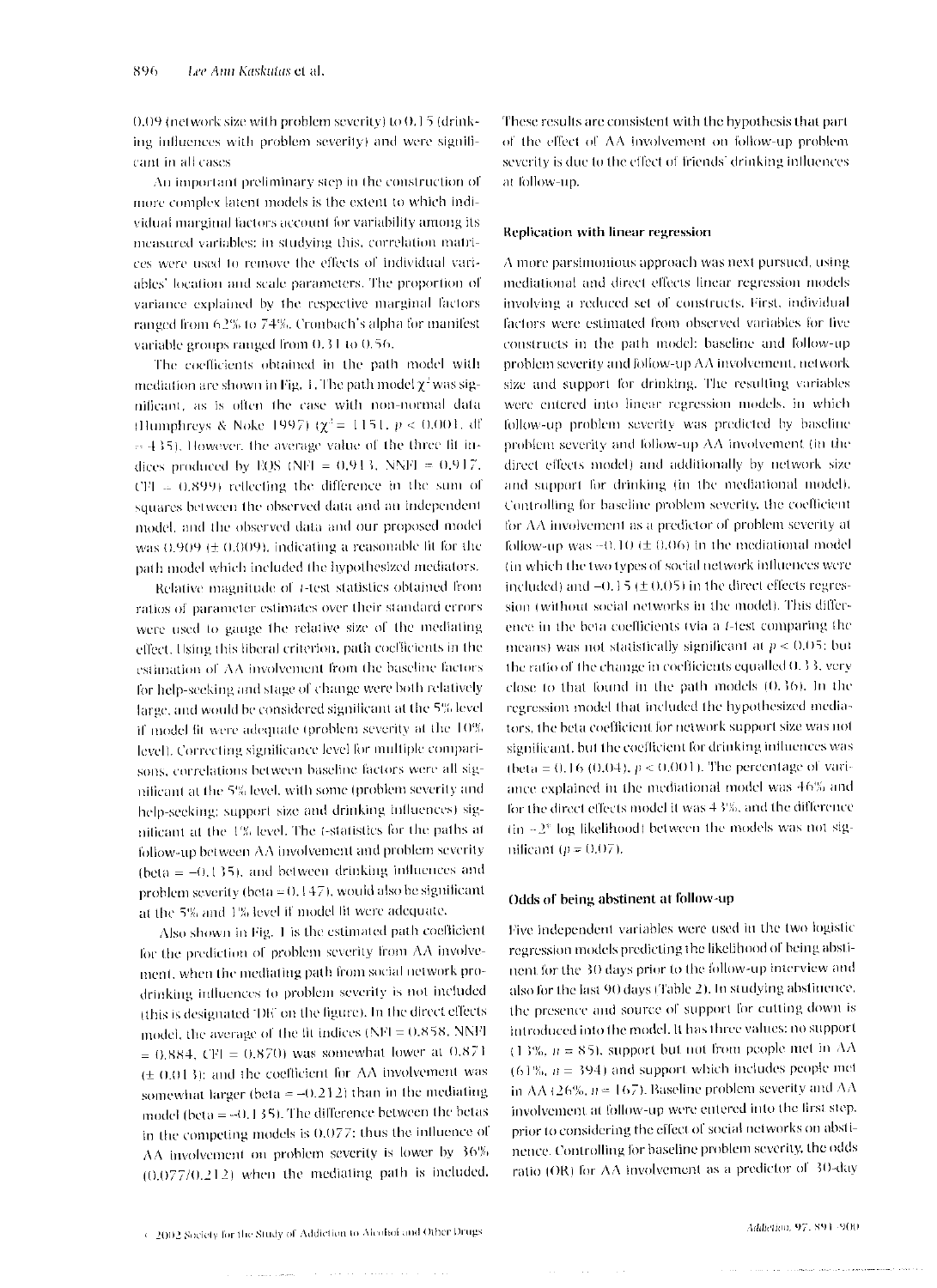| <b>Table 2</b> Logistic regression predicting 30 and 90 day abstinence at follow-up ( $n = 534$ ). |
|----------------------------------------------------------------------------------------------------|
|----------------------------------------------------------------------------------------------------|

|                                                     | Odds ratio of<br>30-day<br>abstinence<br>Step I | Odds ratio of<br>30-day<br>abstinence<br>Step 2 | Odds ratio of<br>90 dav<br>abstmence<br>Step 1 | Odds ratio of<br>90-dav<br>abstinence<br>Step 2 |
|-----------------------------------------------------|-------------------------------------------------|-------------------------------------------------|------------------------------------------------|-------------------------------------------------|
| Baseline problem seventy                            | $0.78***$                                       | 0.87                                            | $0.80***$                                      | 0.90                                            |
| AA involvement at follow-up                         | 3.50*                                           | $2.94*$                                         | $320*$                                         | $2.75*$                                         |
| Size of social network at follow-up                 |                                                 | 0.97                                            |                                                | $ $   4                                         |
| Pro-drinking influences at follow-up                |                                                 | $0.70***$                                       |                                                | $0.56***$                                       |
| Presence and source of support for cutting down:    |                                                 |                                                 |                                                |                                                 |
| Support but not from AA members (versus no support) |                                                 | $\vert .7 \vert$                                |                                                | 1.55                                            |
| Support, from AA members (versus no support)        |                                                 | $3.40***$                                       |                                                | $779***$                                        |

 ${}^{1}P = 0.00001; {}^{1}P P = 0.001; {}^{p+q}P P = 0.005; {}^{p+q}P P = 0.01;$ 

Table 3 The association between support for abstinence, AA-based support for abstinence, and six drinking outcomes (N = 654).

|                                    | No. danks<br>last year<br>(mean) | Usual no.<br>arinks<br>(mean) | No dependence<br>symptoms<br>(mean) | No. social<br>consequences<br>(mean). | % sober<br>past 30 days | % sober.<br>past 90 days |
|------------------------------------|----------------------------------|-------------------------------|-------------------------------------|---------------------------------------|-------------------------|--------------------------|
| Rates overall                      | 981                              | 3.4                           | 2.8                                 | 0.8                                   | 56%                     | 51%                      |
| Based on support for cutting down: |                                  |                               |                                     |                                       |                         |                          |
| No support.                        | -465                             | 4.7                           | 3.6                                 | 0.9                                   | 37%                     | 33%                      |
| Support, none AA-based             | 937                              | 3.2                           | 2.7                                 | 0.7                                   | 52%                     | 45%                      |
| Support, some AA-based             | 847                              | 34                            | 2.9                                 | 0.8                                   | 78%                     | 72%                      |
| significance                       | $D = 0.04$                       | $v = 0.03$                    | $p = 0.05$                          | $p = 0.34$                            | p < 0.00001             | p < 0.00001              |

abstinence at follow-up was 3.50 ( $p < 0.00001$ ). When social network influences were included in the next step of the equation, the OR for AA involvement decreased to 2.94 but remained highly significant  $(p < 0.00001)$ . The odds of being abstinent were not significantly predicted by the size of the respondent's social network, but the magnitude of pro-drinking influences in the social networks significantly reduced the likelihood of abstinence at follow-up ( $OR = 0.70$ ,  $p < 0.01$ ). In addition, compared to respondents with no social support for their effort to cut down, those with support from people they met at AA were at 3.4 times the odds of being abstinent for the 30 days preceeding the follow-up interview  $(p < 0.001)$ . Those with support for cutting down from non-AA members were not at a significantly higher odds of abstinence, as compared to those with no such support. The percentage of variance explained in the first step was 21%, increasing to 27% in the second step, and the difference in  $-2$ <sup>\*</sup> log likelihood from the nested model was significant at  $p = 0.05$ . The t-test comparing the means of the difference in the beta coefficients (in the mediation versus direct effects models) was not significant; the ratio of change in coefficients equalled 0.14.

The same approach was used to model 90-day abstinence as the outcome, with a similar pattern of results.

#### Drinking outcomes and source of social support

Finally, we studied the relationships between having a particular type of social support, and our six different drinking-related outcomes; overall values for each outcome are also shown (Table 3). As hypothesized, the rate for 30-day continuous abstinence is significantly higher among the respondents whose support for cutting down on drinking and drug use comes, at least in part, from people they had met in AA. About a third of the respondents with no support for their effort to cut down, about half of those with non-AA members' support and over three-quarters of those with AA members' support had been abstinent for the 30 days before the follow-up interview ( $p < 0.00001$ ); similar rates obtained for 90day abstinence. The number of drinks in the past year and the usual number of drinks consumed at a sitting were highest among those with no social support for abstinence ( $p < 0.05$ ). Those with no support had, on average, one more symptom of dependence  $(p < 0.05)$  as compared to those with support (be it from AA members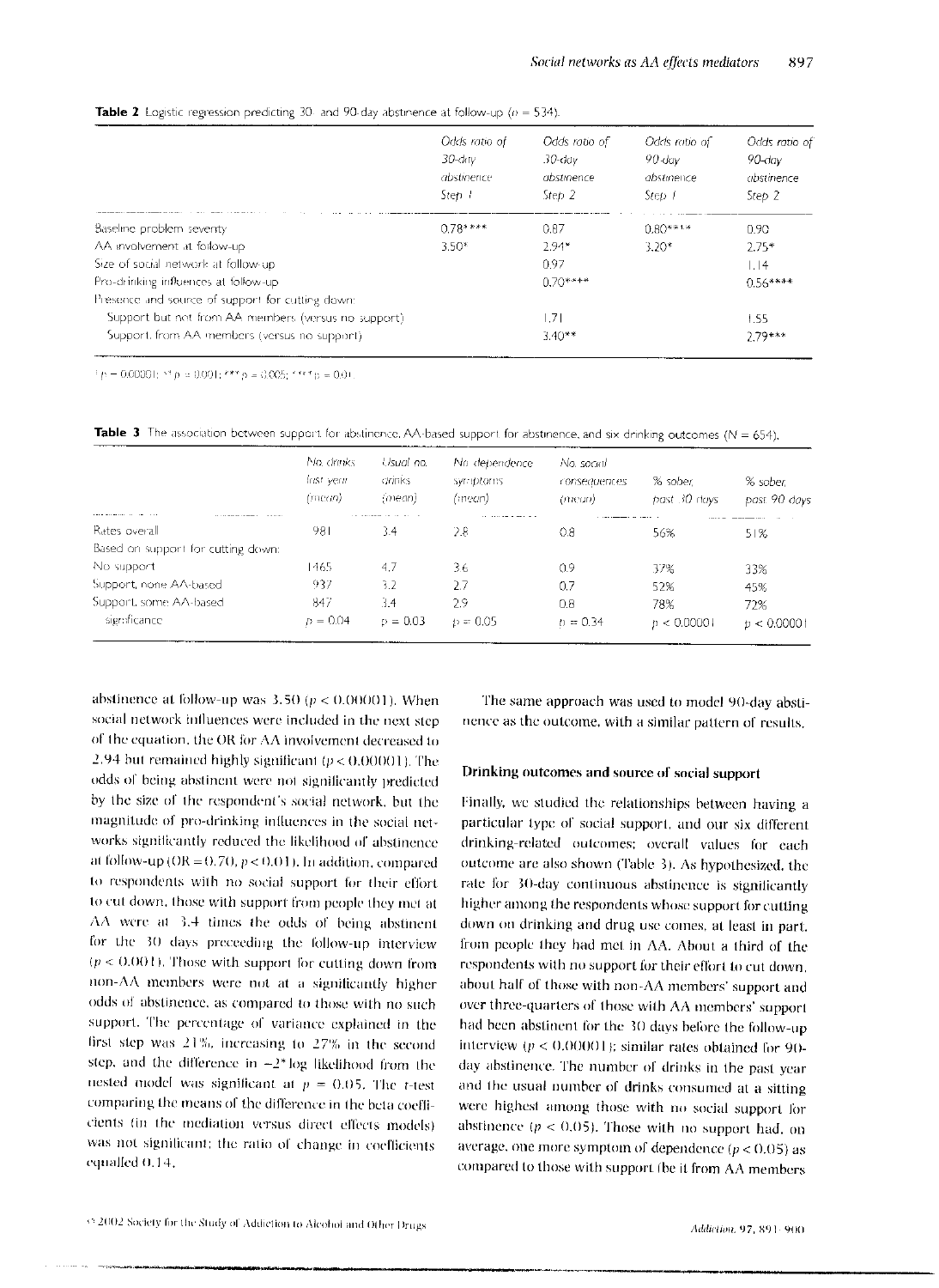or not), but there was no significant difference in alcoholrelated social consequences among the groups.

## **DISCUSSION**

These results from a heterogeneous, mixed-gender sample are consistent with the mediating influence that Humphreys et al. (1999) identified in their study of male veterans. Here, 36% of the influence of AA involvement on alcohol problem severity was explained by AA's effect on social networks. This is similar to the 47% decrease seen in Humphreys et al.'s (1999) study. In both studies, the fit of the path model was imperfect (due in part to the distributions of variables in the model, as well as the number of variables used in the model). However, the parallel result from our simple linear regression models (of a  $33\%$  decrease in the AA beta coefficient when the mediating variables were included) provides evidence of a mediating effect in our sample. Further, the consistency of findings across different statistical methods, samples and measures of social networks and drinking outcomes also suggests a certain robustness to the theoretical model itself.

Although the analyses presented here produced results consistent with mediation, we cannot judge the statistical significance of the mediational effect in our path model. Another limitation is the magnitude of effects: for example, our social network variables only reduced AA's influence on problems at follow-up by 36%. suggesting that other variables must be involved in AA's mechanism of action. Thirdly, in studying the relationship between abstinence and support from people met in AA, we looked at support for 'reducing your alcohol or drug use' rather than support for 'quitting altogether.' The latter would have better reflected the type of advice and support most likely to be forthcoming from AA members, and would have represented a stronger test of our hypothesis about the source of support mattering when it came to outcomes such as abstinence.

Despite these limitations we believe two implications follow, one methodological and the other potentially informative for treatment goals. The availability of sophisticated software for structural equation analysis has made it possible to test complex simultaneous models consisting of latent constructs with many paths between them. This approach is especially attractive because of the multiple influences at work in determining whether a problem drinker will remain so or will improve. However, variables representing some of these influences will not be normally distributed, and the resulting model fit will be statistically unsupported. As shown here, the use of parallel regression models, especially with a reduced variable set, provides a valuable window to further judge

the presence of mediation. The result from our complex structural equation models in support of mediation is strikingly similar to that obtained from much simpler linear regression models, with both indicating a decrease in the magnitude of the effect of AA on alcohol problems of about a third, when social networks are taken into account.

Turning to clinical implications, in their insightful discussion of the innoculating effect of AA involvement on drinkers who have wet social networks. Longabaugh et al. (1998) make several points that bear repeating. First, treatment providers and referral agencies should take extra steps to encourage AA participation for patients with networks supportive of drinking. They should help clients realize the value of changing their social network in the direction of support for abstinence. even when clients are reluctant to go to AA. In fact, focusing on other places that the drinker might go (besides AA) to develop a network supportive of abstinence may represent a welcome alternative for clients with wet drinking environments who are unwilling to become involved in AA. New therapies and strategies for helping patients learn how to change their social network, in the direction of greater support for abstinence, are needed; and existing programs are likely to offer direction for this effort. Several approaches come to mind, such as relapse prevention (Marlatt & Gordon 1985), the social model of recovery (Barrows 1998; Borkman et al. 1998; Kaskutas et al. 1998), AA-alternatives women for sobriety (WFS) (Kaskutas 1989, 1994) and SMART Recovery in the United States and Canada, the Links in Scandinavia, clubs for treated alcoholics in Croatia and Italy and Vie Libre in France (see Room 1998).

With this sample and an untreated sample of problem drinkers from the same county, Weisner found that those with fewer heavy drinkers in their social network were less likely to have remained a problem drinker at follow-up (Weisner & Matzger 2002). This result was not dependent on AA involvement and was found even among those who had not gone to AA in the past 12 months, supporting the hypothesis that social network changes represent a fundamental component not only of AA's effectiveness but of the recovery process at its most basic. These findings demonstrate the powerful influence of enduring environmental features in shaping drinking behavior, which exceeds that of transitory features (e.g. most treatments) (Humphreys & Tucker 2002).

That said, having people from AA in one's supportive social network appears to be especially important when abstinence is the outcome under study. For four of the six outcomes under study here, there was little difference between those whose support came from AA members versus from others---what made the difference was having support for one's effort to cut down. However,

المتمالي والتجاري ولاعتبار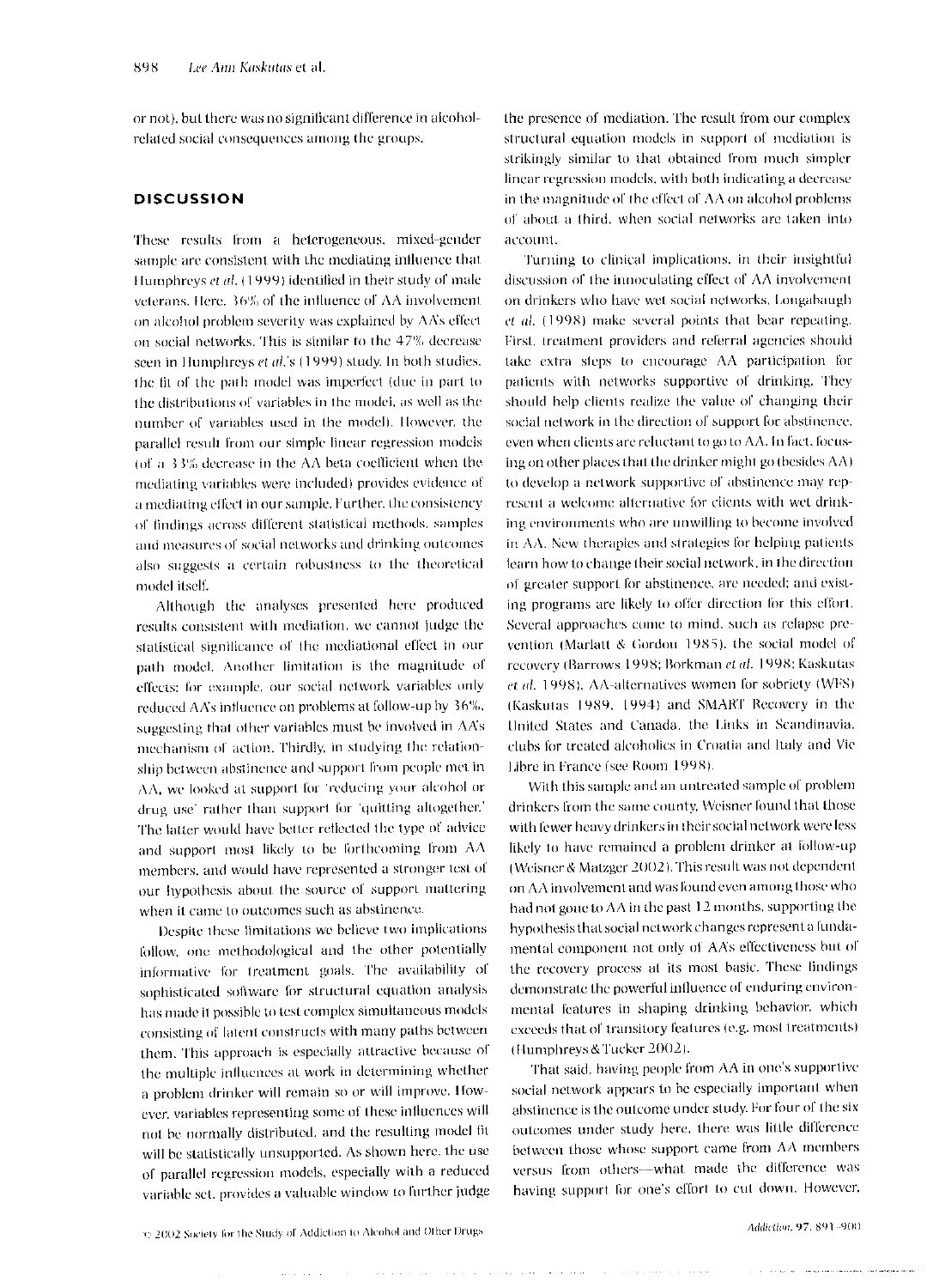rates for 30- and 90-day abstinence were highest among those having a support network that included people from AA, and the odds of 30- and 90- day abstinence were twice as high if some of that support came from people they had met at AA. This suggests that AA members offer types of social support that differ from those typically offered by non-members. Probable examples include role modeling of drink refusal skills, specific suggestions for avoiding situations in which relapse is likely ('slippery places and people' in AA parlance), offering to be available at all hours, sponsorship and experientially grounded practical advice for staying sober

(including learning how to have fun in sobriety; Kaskutas et al. 1998). A full cataloging of AA-specific support behaviors and their impact on drinking remains an important objective for future research.

## **ACKNOWLEDGEMENTS**

This study was supported by National Institute of Alcohol Abuse and Alcoholism grants to the Alcohol Research Group, RO1 AA09750 and P50 AA05595. The authors would like to acknowledge the support and helpful comments of the Principal Investigator. Dr Constance Weisner in preparing this manuscript for pubfication. Time on the project for K.H. was supported in part by the VA Mental Health Strategic Healthcare Group.

## **REFERENCES**

- American Psychiatric Association (1994) DSM-IV: Diagnostic and Statistical Manual of Mental Disorders. Washington, DC: American Psychiatric Association.
- Baron, R. M. & Kenny, D. A. (1986) The moderator mediator variable distinction in social psychological research: conceptual, strategic, and statistical considerations, Journal of Personality and Social Psychology, 51, 1173-1182.
- Barrows, D. (1998) The community orientation of social model and medical model recovery programs. Journal of Substance Abuse Treatment, 15, 55-64.
- Beattie, M. C. & Longabaugh, R. (1997) Interpersonal factors and post-treatment drinking and subjective well-being. Addiction, 92, 1507-1521.
- Bentler, P. M. (1989) EQS Structural Equations Program Manual. Los Angeles: BDMP Statistical Software. Inc.
- Bentler, P. M. (1990) Comparative fit indexes in structural models. Psychological Bulletin, 107, 238-246.
- Bentler, P. M. & Bonett, D. G. (1980) Significance tests and goodness of fit in the analysis of covariance structures. Psychological Bulletin, 88, 588-606.
- Bentler, P. M. & Weeks, D. G. (1980) Linear structural equations with latent variables. Pyschometrika. 45, 289-308.
- Borkman, T. J., Kaskutas, L. A., Room, J. & Barrows, D. (1998) An historical and developmental analysis of social model programs. Journal of Substance Abuse Treatment, 15, 7-17.
- Caetano, R. & Weisner, C. (1995) The association between DSM-III-R alcohol dependence, psychological distress and drug use. Addiction, 90, 351-359.
- Clark, W. B. & Hilton, M. E. (1991) Alcohol in America: Drinking Practices and Problems, Albany, NY: State University of New York Press.
- Donovan, D. M. & Mattson, M. E. (1994) Alcoholism treatment matching research: methodological and clinical issues. Journal of Studies on Alcohol Supplement, 12, 5 -14.
- Entrick, C. D., Tonigan, J. S., Montgomery, H. & Little, L. (1993). Alcoholics Anonymous: what is currently known? In: McCrady, B. S. & Miller, W. R., eds. Research on Alcoholics Anonymous: Opportunities and Alternatives, pp. 41-78. New Brunswick. NJ: Rutgers Center of Alcohol Studies.
- Greenfield, T. K. & Weisner, C. (1995) Drinking problems and self-reported criminal behavior, arrests and convictions: 1990 US alcohol and 1989 county surveys. Addiction, 90,  $361 - 373.$
- Hilton, M. E. (1987) Demographic characteristics and the frequency of heavy drinking as predictors of self-reported drinking problems. British Journal of Addiction. 82, 913-925.
- Humphreys, K., Finney, J. W. & Moos, R. H. (1994) Applying a stress and coping framework to research on mutual help organizations, Journal of Community Psychology, 22, 312-327.
- Humphreys, K., Kaskutas, L. A. & Weisner, C. (1998) The Alcoholics Anonymous Affiliation Scale: development, reliability, and norms for diverse treated and untreated populations. Alcoholism: Clinical and Experimental Research, 22, 974-978
- Humphreys, K., Mankowski, E. S., Moos, R. H. & Finney, J. W. (1999) Do enhanced friendship networks and active coping mediate the effect of self-help groups on substance abuse? Annals of Behavioral Medicine, 21, 54-60.
- Humphreys, K. & Noke, J. M. (1997) The influence of post treatment mutual help group participation on the friendship networks of substance abuse patients. American Journal of Community Psychology, 25, 1-16.
- Humphreys, K. & Tucker, J. A. (2002) Toward more responsive and effective intervention systems for alcohol-related problems. Addiction, 97, 126-132.
- Institute of Medicine (1990) Broadening the Base of Treatment for Alcohol Problems. Washington, DC: National Academy Press.
- Kaskutas, L. A. (1989) Women for Sobriety: a qualitative analysis. Contemporary Drug Problems, 16, 177-200.
- Kaskutas, L. A. (1994) What do women get out of self help? Reasons for attending Women for Sobriety and Alcoholics Anonymous. Journal of Substance Abuse Treatment. 11. 185 195.
- Kaskutas, L. A., Marsh, D. & Kohn, A. (1998) Didactic and experiential education in substance abuse programs. Journal of Substance Abuse Treatment, 15, 43-54.
- Kaskutas, L. A., Russell, G. & Dinis, M. (1997) Technical Report on the Alcohol Treatment Utilization Study in Public and Private Sectors. Berkeley, CA: Alcohol Research Group.
- Longabaugh, R., Wirtz, P. W., Zweben, A. & Stout, R. L. (1998) Network support for drinking. Alcoholics Anonymous and long-term matching effects. Addiction, 93, 1313-1333.
- MacKinnon, D. P. & Dwyer, J. H. (1993) Estimating mediated effects in prevention studies. Evaluation Review. 17, 141-158.
- Marlatt, G. A. & Gordon, J. R. (1985) Relapse Prevention: Maintenance Strategies in the Treatment of Addictive Behaviors. New York: Guilford Press,
- Prochaska, J. & DiClemente, C. (1984) Toward a comprehensive model of change. In: Miller, W. & Heather, N., eds. Treating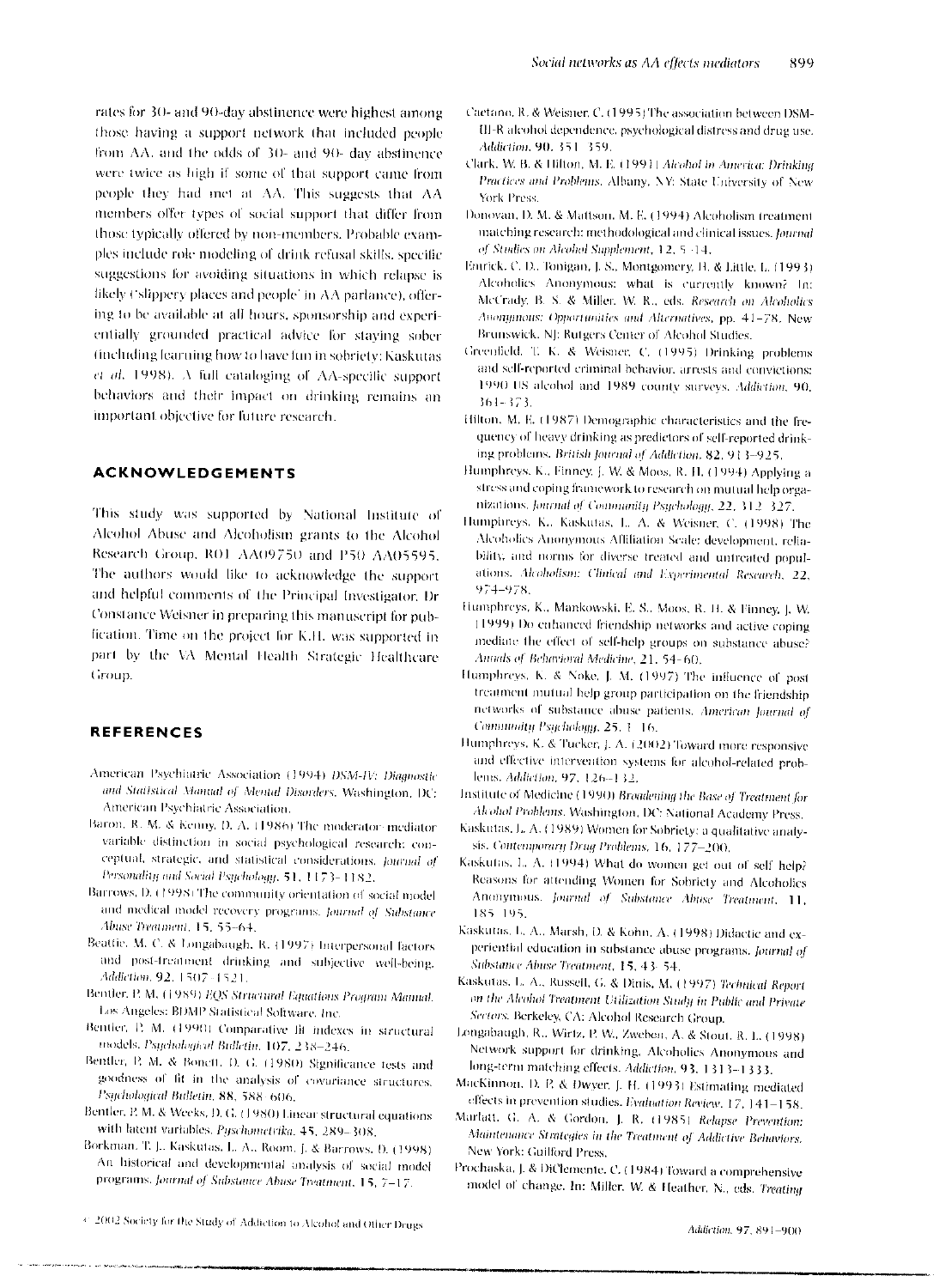Addictive Behviors: Processes of Change, pp. 3-27. New York: Plenum.

- Project MATCH Research Group (1997) Matching alcoholism treatment to client heterogeneity: Project MATCH posttreatment drinking outcomes. Journal of Studies on Alcohol, 58,  $7 - 29$
- Project MATCH Research Group (1998) Matching alcoholism treatments to client heterogeneity: Project MATCH three-year drinking outcomes. Alcoholism: Clinical and Experimental Research, 22, 1300-1311.
- Room, R. (1998) Mutual help movements for alcohol problems in an international perspective. Addiction Research, 6, 131-145.
- Room, R. & Greenfield, T. K. (1993) Alcoholics Anonymous, other 12-Step inovements and psychotherapy in the US population, 1990. Addiction, 88, 555-562.
- Snow, M. G., Prochaska, J. O. & Rossi, J. S. (1994) Processes of change in Alcoholics Anonymous: maintenance factors in long-term sobriety. Journal of Studies on Alcohol, 55, 362-371.
- Tonigan, J. S., Miller, W. R. & Connors, G. J. (2000) Project MATCH client impressions about Alcoholics Anonymous: measurement issues and relationship to treatment outcome. Alcoholism Treatment Quarterly, 18, 25-41.
- Tonigan, J. S., Toscova, R. & Miller, W. (1996) Meta-analysis of the Alcoholics Anonymous literature: sample and study charcteristics moderate findings. Journal of Studies on Alcohol. 57.65.72.
- Weisner, C., Greenfield, T. K. & Room, R. (1995) Trends in the treatment of alcohol problems in the U.S. general population. 1979 through 1990, American Journal of Public Health, 85.  $55 - 60$
- Weisner, C. & Matzger, H. (2002) A prospective study of the factors influencing entry to alcohol and drug programs. Journal of Behavioral and Health Services Research, 29. in press.
- Weisner, C. & Schmidt, L. (1992) Gender disparities in treatment for alcohol problems. Journal of the American Medical Association, 268. 1872-1876.
- Weisner, C. & Schmidt, L. (1995) The Community Epidemiology Laboratory: studying alcohol problems in community- and agency-based populations. Addiction, 90, 329-342.
- West, S. G., Finch, J. F. & Curran, P. J. (1995) Structural equation models with nonnormal variables; problems and remedies. In: Hoyle, R. H., ed. Structural Equation Modeling, pp. 56-75. Thousand Oaks, CA: Sage Publications.

 $\hat{\gamma}_{\rm eff}$  ,  $\hat{\gamma}_{\rm eff}$  ,  $\hat{\gamma}_{\rm eff}$  , and an extended tractories ( ) we see ( ) we

 $\sim 10^{-1}$ 

 $\alpha$  ,  $\alpha$  ,  $\alpha$